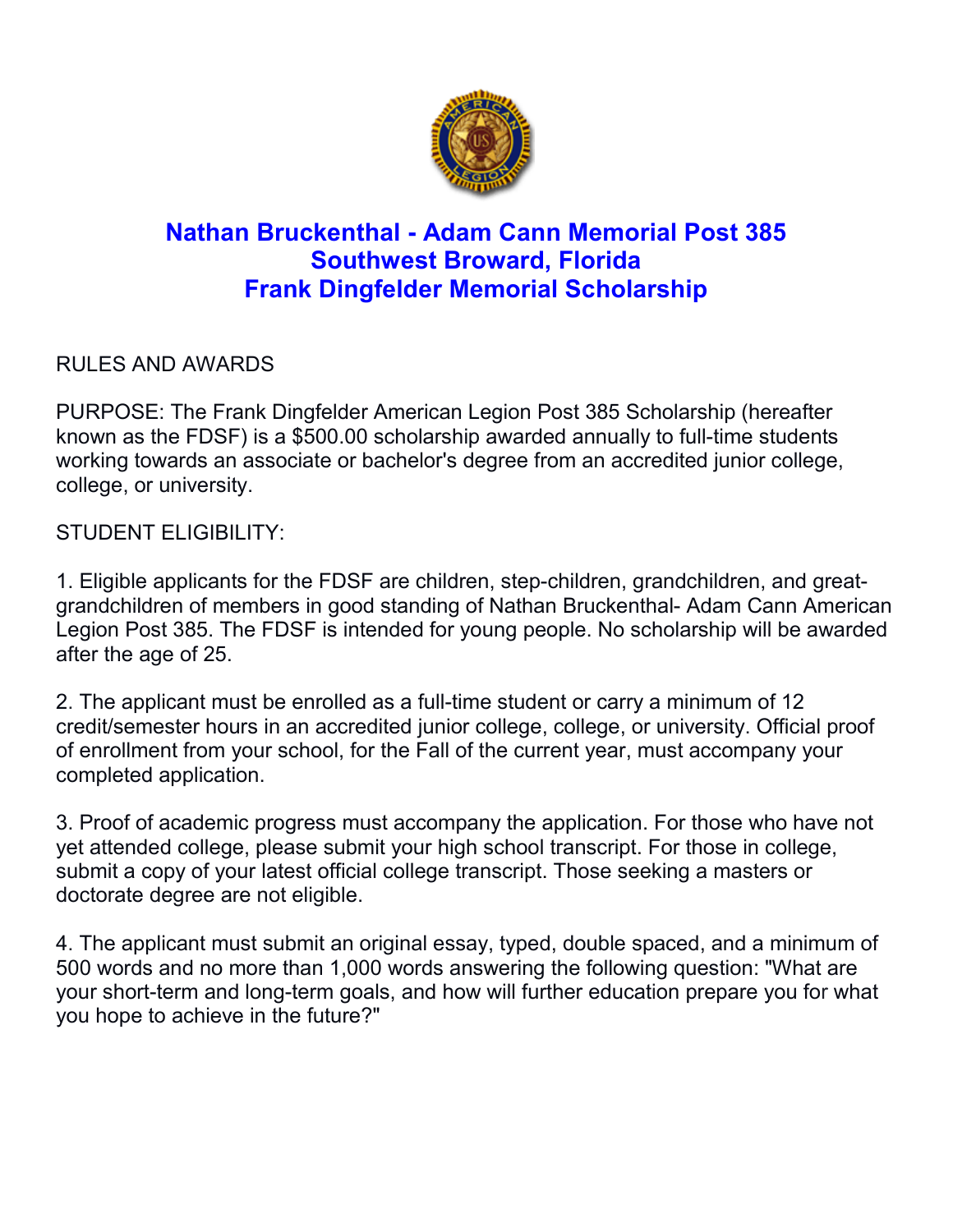## SPONSOR ELIGIBILITY:

1. The sponsor must be a parent, step-parent, or grandparent of the individual they intend to sponsor. Nieces and nephews are not eligible.

2. The sponsor must be a member in good standing of Nathan Bruckenthal-Adam Cann Post 385 as a Legionnaire Member. Good standing means that your dues are paid for the current dues year. Membership lapses as of December 31 of the current dues year are considered delinquent, and therefore are no longer an eligible sponsor for that year.

3. A sponsor cannot be on the scholarship committee.

AWARDS: All scholarships are awarded for the upcoming school year and cannot be applied to previous college debt or student loans. The FDSF monies are sent directly to the school in the scholarship winner's name.

DEADLINES: All deadline dates are final and are as follows:

1. The initial application will appear each year in the January Post 385 newsletters. This short application must be returned to Post 385 and be postmarked by May 30<sup>th</sup> of each year.

2. Once reviewed for eligibility by the scholarship committee, all eligible applicants will be mailed the full application. The deadline for the applicant to return the completed application to Post 385 is May  $30<sup>th</sup>$  of each year.

NOTE: It is the responsibility of the student to submit the application on time. It is recommended that you obtain a written receipt from a Post 385 officer indicating the date you turned in the application or a USPS receipt that you mailed it. Post 385 and the scholarship committee will not be held responsible for lost mail unless you can show proof that you either dropped off the application at the post or you mailed the application via certified mail.

3. All applications must include your full name, address, and phone numbers so that the scholarship committee can contact you for any questions. Any incomplete application may be disqualified.

4. All awards made by the scholarship committee are subject to verification that you are a full-time student enrolled for the fall semester in an accredited junior college, college, or university**. Maintain a GPA of 2.0 or better**.